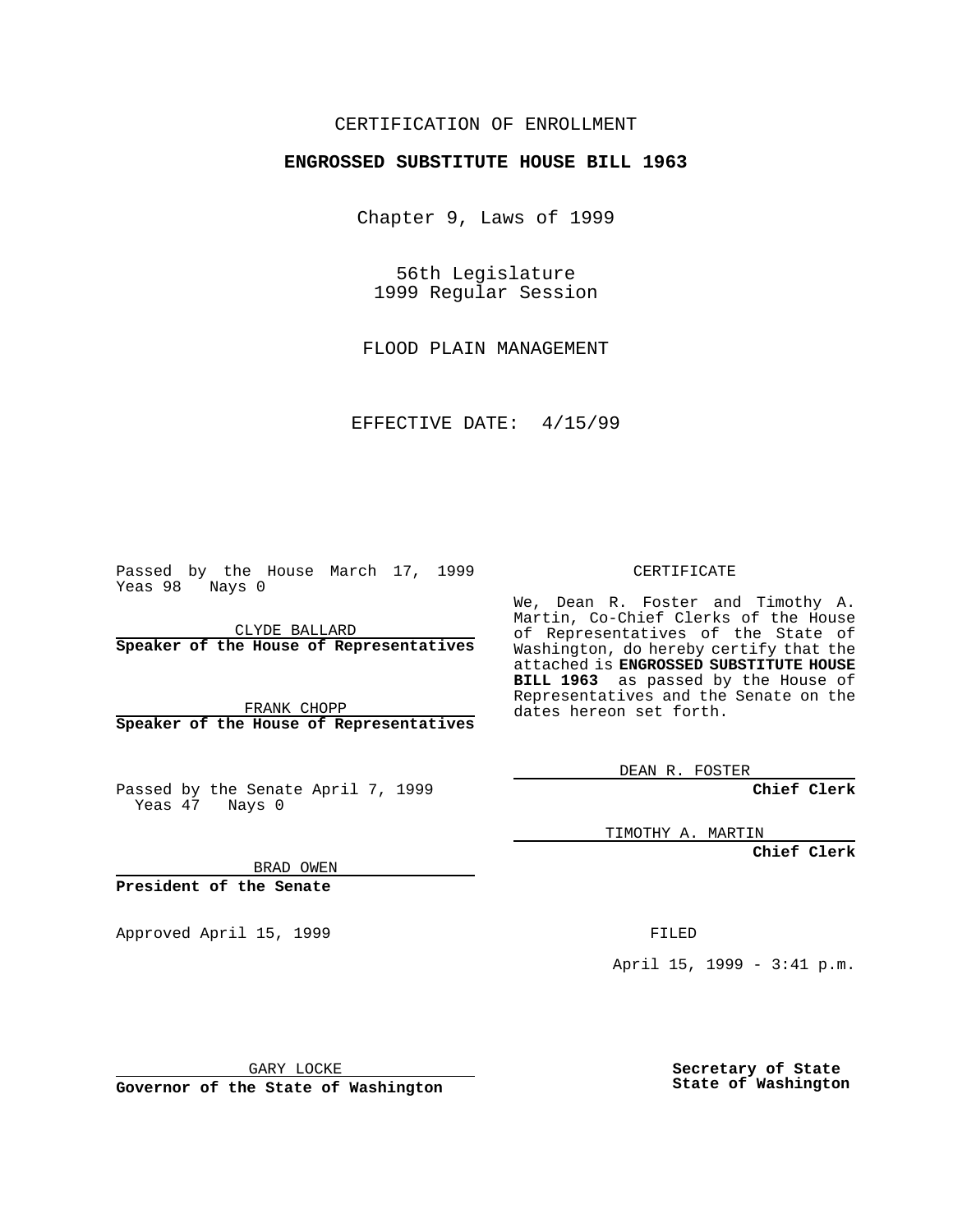## **ENGROSSED SUBSTITUTE HOUSE BILL 1963** \_\_\_\_\_\_\_\_\_\_\_\_\_\_\_\_\_\_\_\_\_\_\_\_\_\_\_\_\_\_\_\_\_\_\_\_\_\_\_\_\_\_\_\_\_\_\_

\_\_\_\_\_\_\_\_\_\_\_\_\_\_\_\_\_\_\_\_\_\_\_\_\_\_\_\_\_\_\_\_\_\_\_\_\_\_\_\_\_\_\_\_\_\_\_

Passed Legislature - 1999 Regular Session

## **State of Washington 56th Legislature 1999 Regular Session**

**By** House Committee on Local Government (originally sponsored by Representatives Koster, Dunshee, O'Brien, Anderson, G. Chandler, Sump, Dunn, B. Chandler and Mulliken)

Read first time 03/02/1999.

1 AN ACT Relating to flood plain management; amending RCW 86.16.041; 2 and declaring an emergency.

3 BE IT ENACTED BY THE LEGISLATURE OF THE STATE OF WASHINGTON:

4 **Sec. 1.** RCW 86.16.041 and 1989 c 64 s 4 are each amended to read 5 as follows:

 (1) Beginning July 26, 1987, every county and incorporated city and town shall submit to the department of ecology any new flood plain management ordinance or amendment to any existing flood plain management ordinance. Such ordinance or amendment shall take effect thirty days from filing with the department unless the department disapproves such ordinance or amendment within that time period.

12 (2) The department may disapprove any ordinance or amendment 13 submitted to it under subsection (1) of this section if it finds that 14 an ordinance or amendment does not comply with any of the following:

15 (a) Restriction of land uses within designated floodways including 16 the prohibition of construction or reconstruction, repair, or 17 replacement of residential structures, except for: (i) Repairs, 18 reconstruction, or improvements to a structure which do not increase 19 the ground floor area; and (ii) repairs, reconstruction, or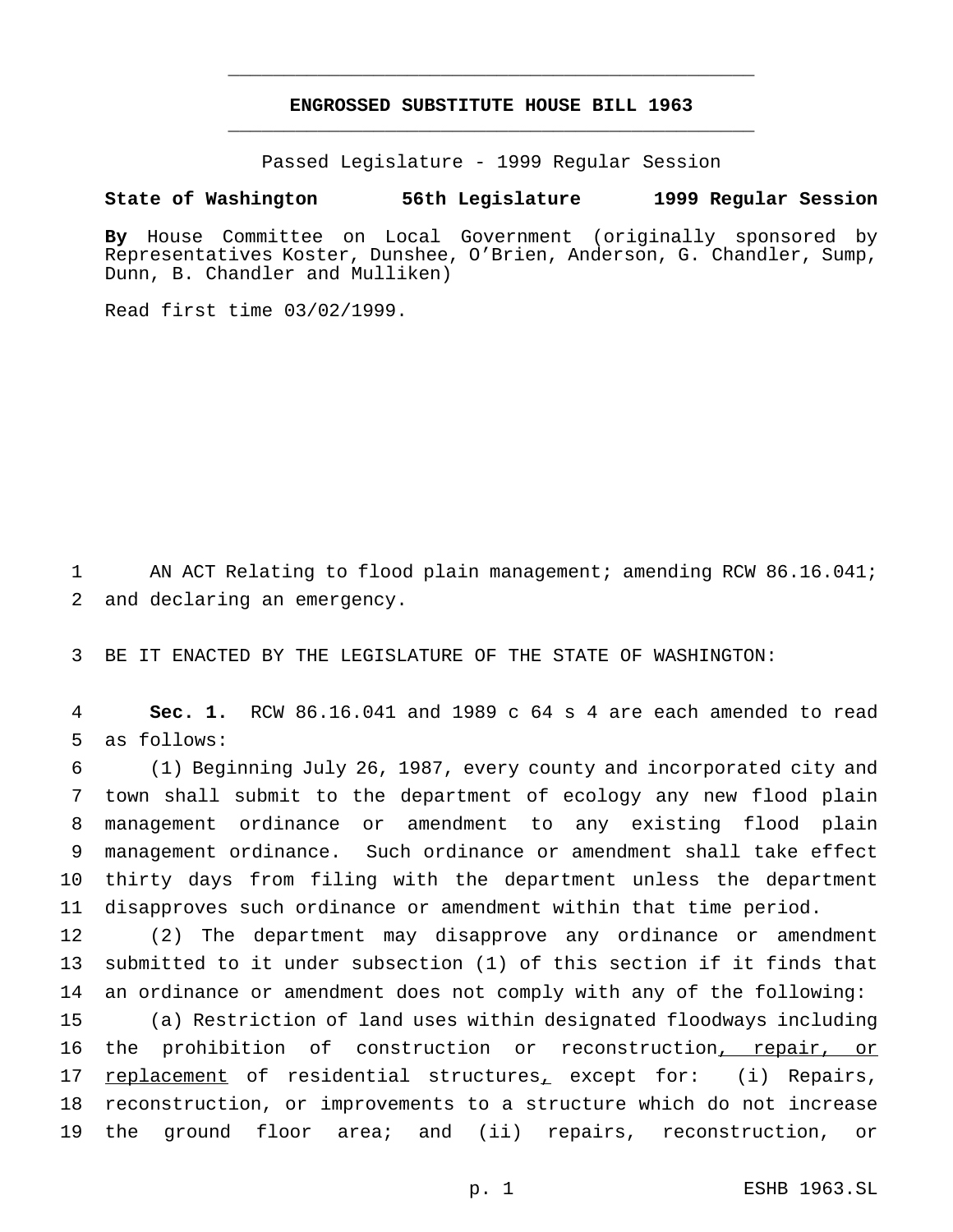improvements to a structure the cost of which does not exceed fifty percent of the market value of the structure either, (A) before the repair, reconstruction, or repair is started, or (B) if the structure has been damaged, and is being restored, before the damage occurred. Work done on structures to comply with existing health, sanitary, or safety codes or to structures identified as historic places shall not 7 be included in the fifty percent determination. However, the floodway prohibition in this subsection does not apply to existing farmhouses in designated floodways that meet the provisions of subsection (3) of this section; (b) The minimum requirements of the national flood insurance program; and (c) The minimum state requirements adopted pursuant to RCW 86.16.031(8) that are applicable to the particular county, city, or town. (3) Repairs, reconstruction, replacement, or improvements to existing farmhouse structures located in designated floodways and which are located on lands designated as agricultural lands of long-term commercial significance under RCW 36.70A.170 shall be permitted subject to the following: (a) The new farmhouse is a replacement for an existing farmhouse on 22 the same farm site; (b) There is no potential building site for a replacement farmhouse 24 on the same farm outside the designated floodway; 25 (c) Repairs, reconstruction, or improvements to a farmhouse shall 26 not increase the total square footage of encroachment of the existing farmhouse; (d) A replacement farmhouse shall not exceed the total square 29 footage of encroachment of the structure it is replacing; (e) A farmhouse being replaced shall be removed, in its entirety, including foundation, from the floodway within ninety days after occupancy of a new farmhouse; 33 (f) For substantial improvements, and replacement farmhouses, the 34 elevation of the lowest floor of the improvement and farmhouse respectively, including basement, is one foot higher than the base 36 flood elevation; (g) New and replacement water supply systems are designed to

eliminate or minimize infiltration of flood waters into the system;